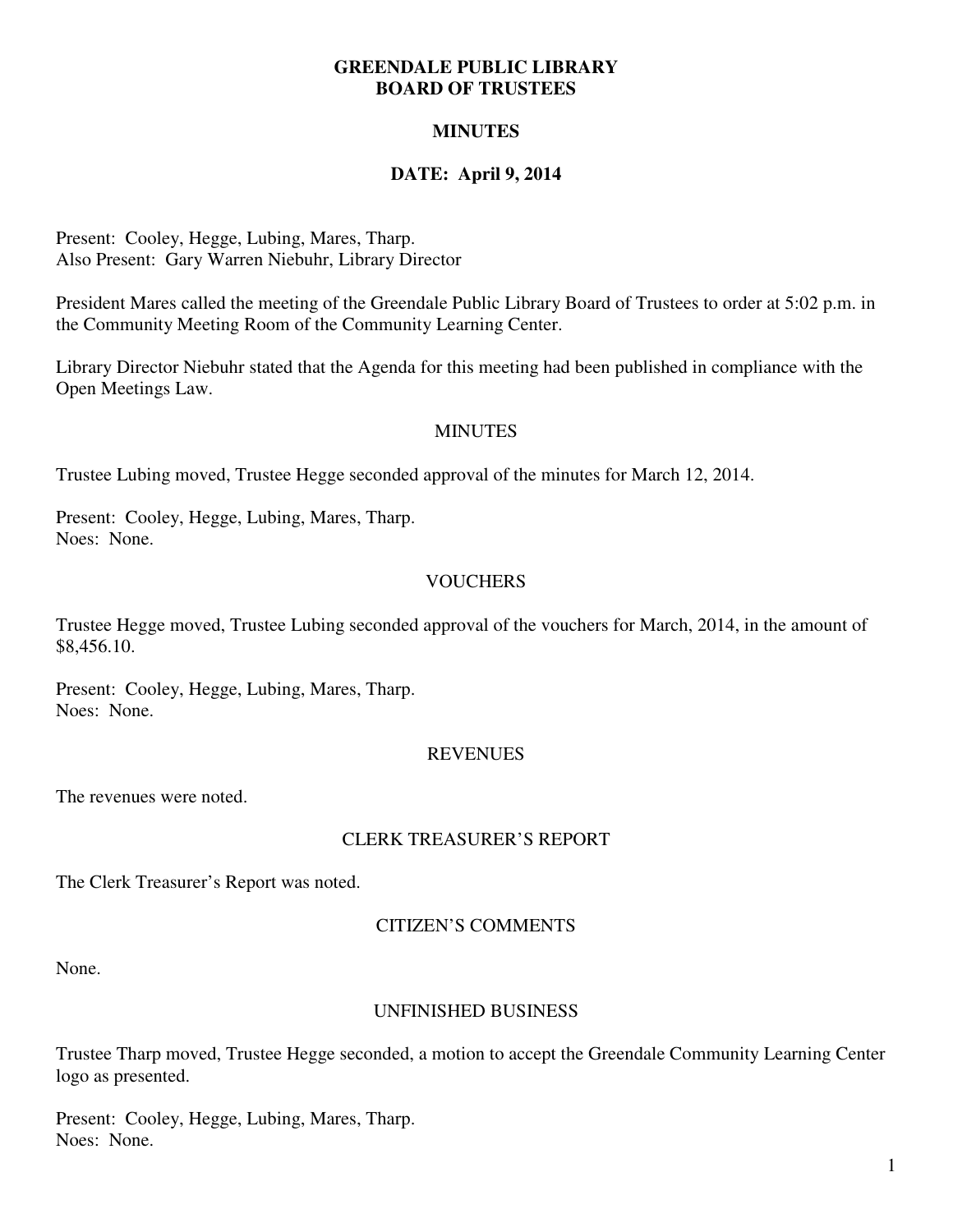The Director reported on the completion of the integration of the paperback collection into fiction, the potential arrival of the computer furniture next week, the open holds initiative and the work on the upcoming survey in the Park and Recreation bulletin. A discussion was held on finding a computerized solution to the restriction of minors regarding R-rated videos.

The Planned Use for Unrestricted Funds was reviewed. The Director informed the Board that all of the computers in the library need to be upgraded from Windows XP to Windows 7. This will require some machines to be replaced and the total expenditure will be in the \$7,000 range.

### NEW BUSINESS

Trustee Cooley moved, Trustee Tharp seconded a motion to accept the Reference and Background Policy as presented.

Present: Cooley, Hegge, Lubing, Mares, Tharp. Noes: None.

### **CORRESPONDENCE**

None.

# PRESIDENT'S REPORT

None.

## DIRECTOR'S REPORT

As presented. In addition, the Director reviewed a recent incident of theft in the library with the Board.

### GREENDALE PUBLIC LIBRARY FOUNDATION, INC., MONTHLY REPORT

The Foundation is looking for three board members and could use some suggested names from the Library Board. The Foundation will be encouraged to issue agendas and minutes for its meeting in order to encourage good attendance at the Board meetings.

### CALENDAR

None.

### DISCUSSION

Trustee Cooley moved, Trustee Lubing seconded a motion that the Library Board shall convene into closed session pursuant to Section 19.85(1)(C) of the Wisconsin Statutes for the purposes of considering employment, promotion, compensation or performance evaluation data of any public employee over which the governmental body has jurisdiction or exercises responsibility". The Library Board will not return to open session.

### ADJOURNMENT

The open portion of the meeting adjourned at 5:30 p.m.